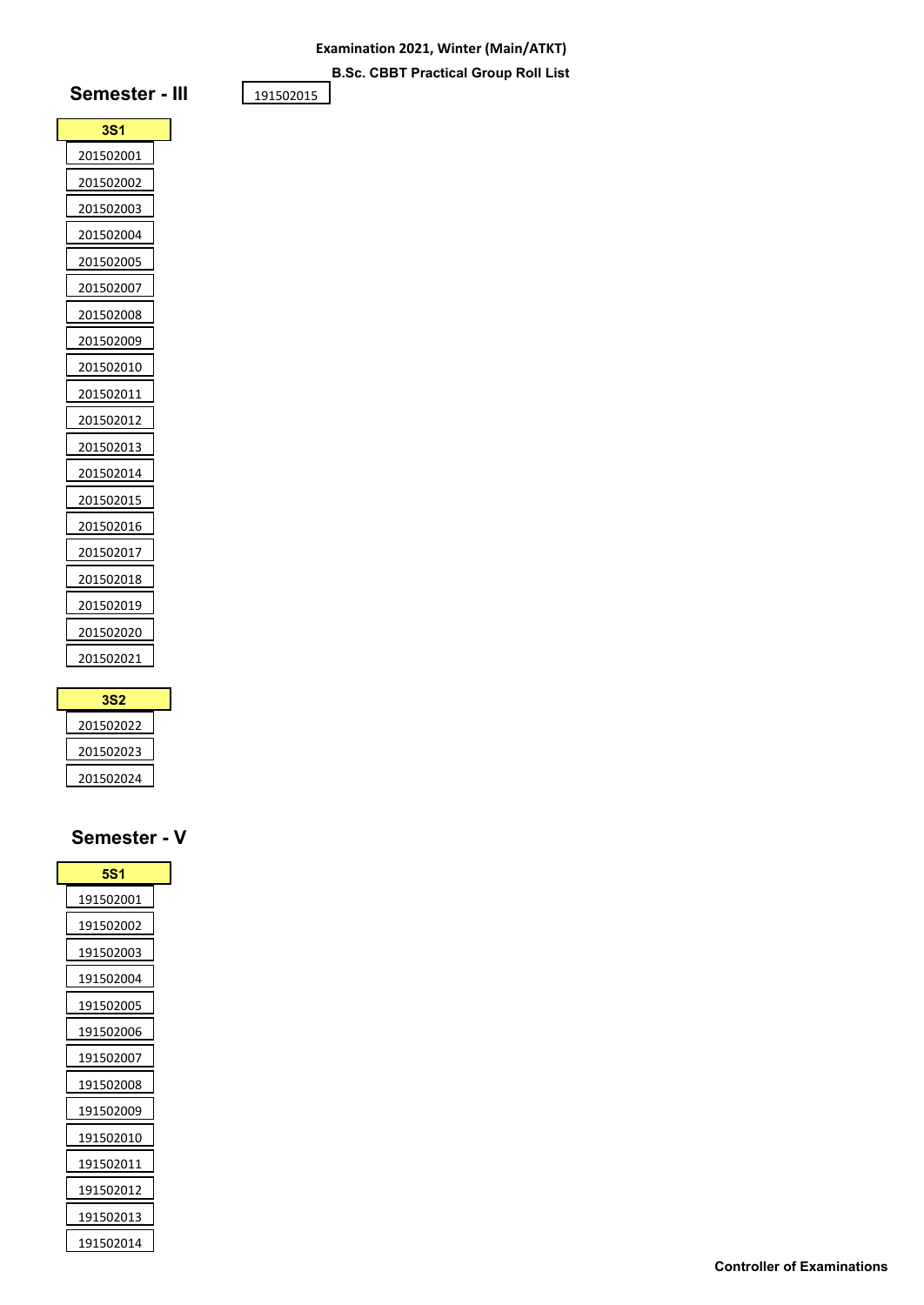**Examination 2021, Winter (Main/ATKT) B.Sc. CBPHLT Practical Group Roll List**

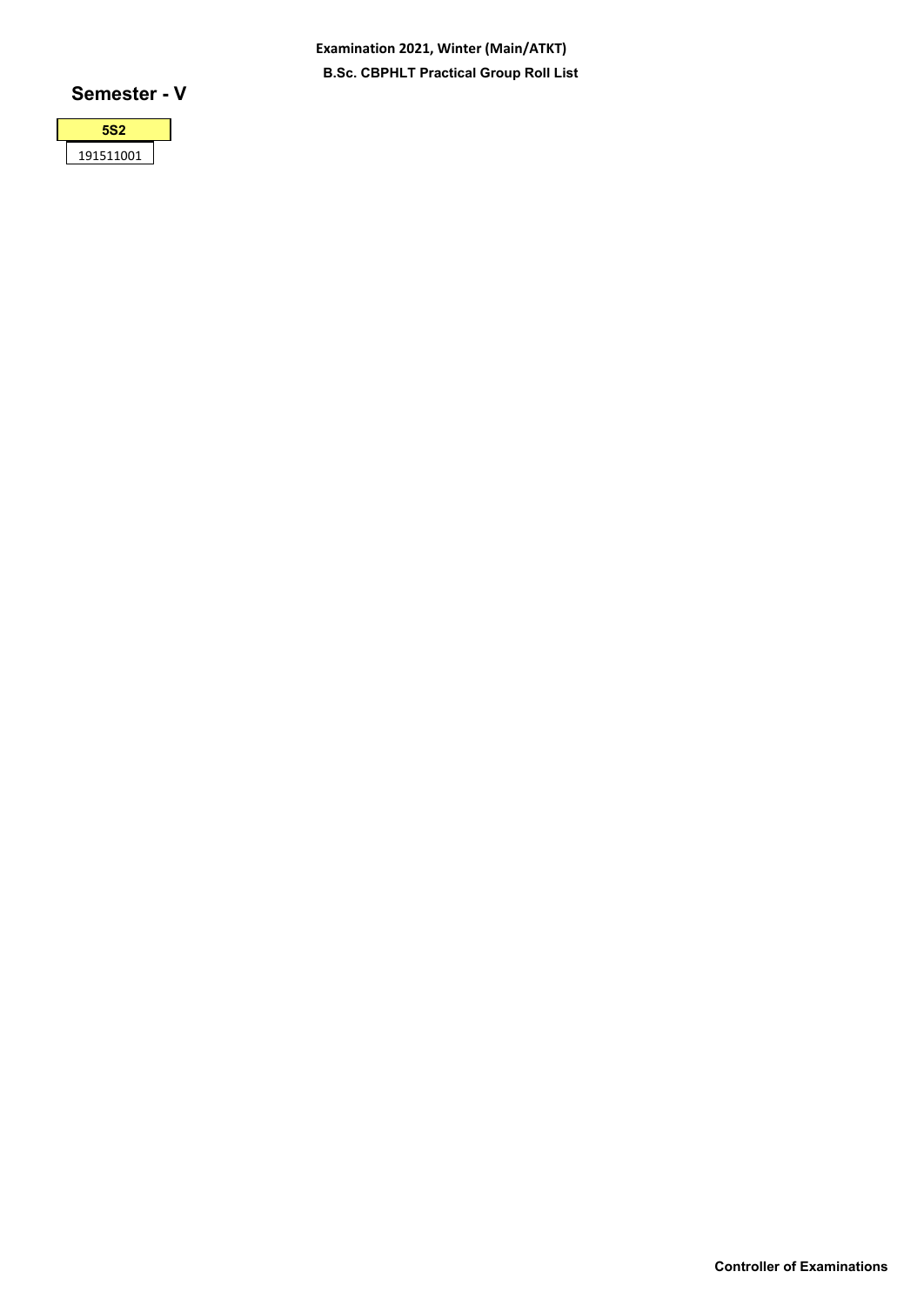|                        |                 | <b>B.Sc. CBZ Practical Group Roll List</b> |              |
|------------------------|-----------------|--------------------------------------------|--------------|
| Semester - I           | 1S <sub>3</sub> | 201501018                                  | 201501061    |
| <b>1S1</b>             | 211501046       | 201501019                                  | 201501062    |
| 211501005              | 211501047       | 201501020                                  | <b>3S6</b>   |
| 211501006              | 211501048       | <b>3S4</b>                                 | 201501063    |
| 211501007              | 211501049       | 201501021                                  | 201501064    |
| 211501008              | 211501050       | 201501022                                  | 201501065    |
| 211501009              | 211501051       | 201501023                                  | 201501066    |
| 211501010              | 211501052       | 201501024                                  | 201501067    |
| 211501011              | 211501053       | 201501025                                  | 201501068    |
| 211501012              | 211501054       | 201501026                                  | 201501069    |
| 211501013              | 211501055       | 201501027                                  | 201501070    |
| 211501014              | 211501056       | 201501028                                  | 201501071    |
| 211501015              | 211501057       | 201501029                                  | 201501072    |
| 211501016              | 211501058       | 201501030                                  | 201501073    |
| 211501017              | 211501059       | 201501031                                  | 201501074    |
| 211501018              | 211501060       | 201501033                                  | 201501075    |
| 211501019              | 211501061       | 201501034                                  | 201501076    |
| 211501020              | 211501062       | 201501035                                  | 201501077    |
| 211501021              | 211501063       | 201501036                                  | 201501078    |
| 211501022              | 211501064       | 201501037                                  | 201501079    |
| 211501023              | 211501065       | 201501038                                  | 201501082    |
| 211501024              | <b>1S4</b>      | 201501039                                  | 201501083    |
|                        | 211501066       | 201501040                                  | 201501084    |
| <b>1S2</b>             |                 | 201501041                                  |              |
| 211501025              | Semester - III  |                                            | <b>3S7</b>   |
| 211501026<br>211501027 |                 | <b>3S5</b>                                 | 201501085    |
|                        | <b>3S3</b>      | 201501042                                  | 201501086    |
| 211501028              | 201501001       | 201501044                                  | 201501087    |
| 211501029              | 201501002       | 201501045                                  | 201501088    |
| 211501030              | 201501003       | 201501046                                  | 201501089    |
| 211501031              | 201501004       | 201501047                                  |              |
| 211501032              | 201501005       | 201501048                                  | Semester - V |
| 211501033              | 201501006       | 201501049                                  | <b>5S3</b>   |
| 211501034              | 201501007       | 201501050                                  | 181501038    |
| 211501035              | 201501008       | 201501051                                  | 191501001    |
| 211501036              | 201501009       | 201501052                                  | 191501002    |
| 211501038              | 201501010       | 201501053                                  | 191501003    |
| 211501039              | 201501011       | 201501054                                  | 191501004    |
| 211501040              | 201501012       | 201501055                                  | 191501005    |
| 211501041              | 201501013       | 201501056                                  | 191501006    |
| 211501042              | 201501014       | 201501057                                  | 191501007    |
| 211501043              | 201501015       | 201501058                                  | 191501008    |
| 211501044              | 201501016       | 201501059                                  |              |
| 211501045              |                 |                                            | 191501009    |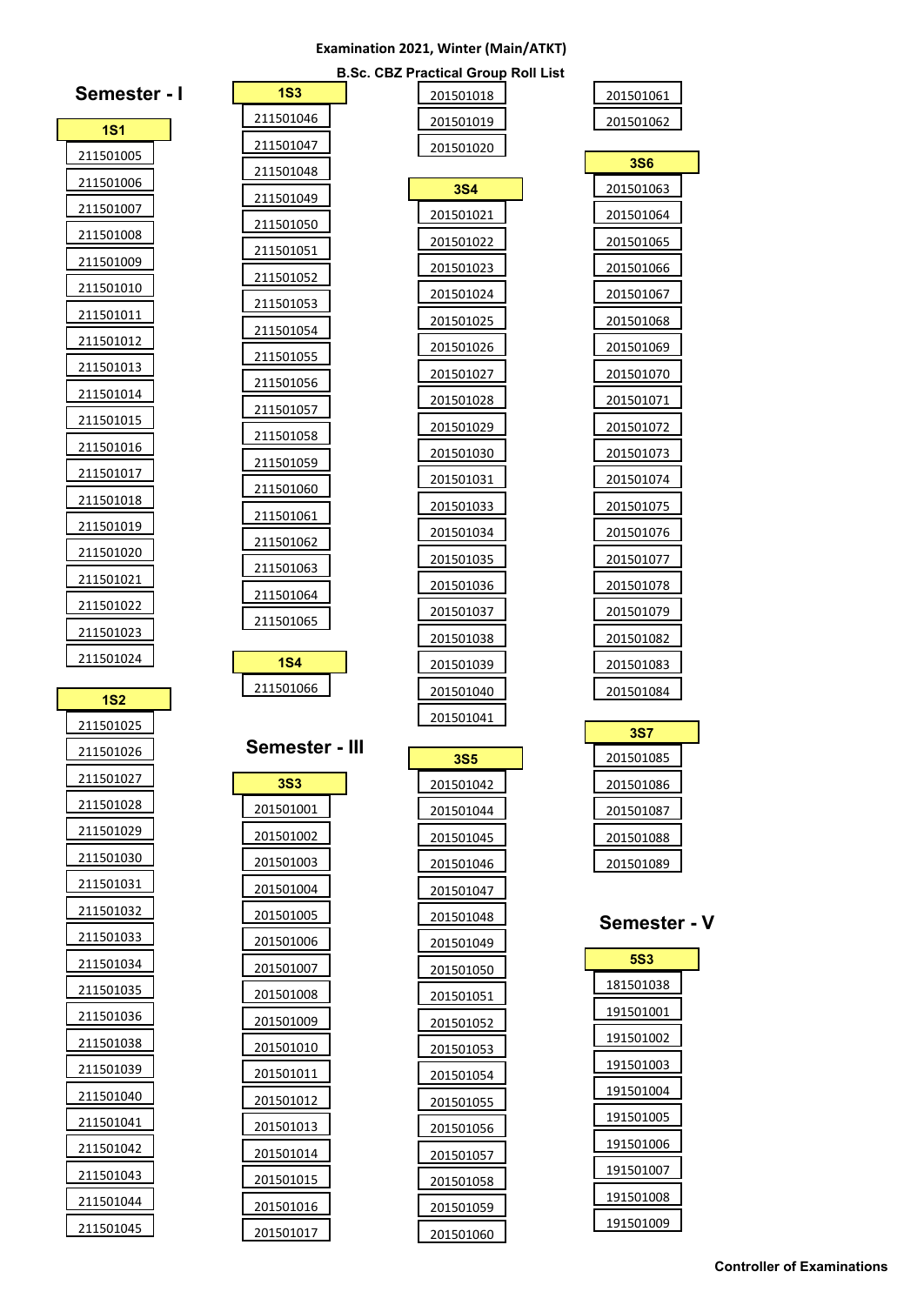#### **Examination 2021, Winter (Main/ATKT) B.Sc. CBZ Practical Group Roll List**

| 191501011 | 191501053 |
|-----------|-----------|
| 191501012 | 191501054 |
| 191501013 | 191501055 |
| 191501014 | 191501056 |
| 191501015 | 191501057 |
| 191501016 | 191501058 |

| <b>5S6</b> |  |
|------------|--|
| 191501062  |  |
| 191501063  |  |
| 191501064  |  |
| 191501065  |  |
| 191501066  |  |
| 191501067  |  |
| 191501068  |  |
| 191501070  |  |
| 191501071  |  |
| 191501072  |  |
| 191501073  |  |
| 191501074  |  |
| 191501075  |  |
| 191501077  |  |
| 191501078  |  |
| 191501079  |  |
| 191501081  |  |
| 191501082  |  |
| 191501083  |  |
| 191501084  |  |

| 191501097  |
|------------|
| 191501098  |
| 191501099  |
| 191501100  |
| 191501101  |
| 191501102  |
| 191501103  |
| 191501104  |
|            |
|            |
| <b>5S8</b> |
| 191501105  |
| 191501106  |
| 191501107  |
| 191501109  |
| 191501110  |
| 191501111  |
| 191501112  |

| 5S5       |  |
|-----------|--|
| 191501041 |  |
| 191501042 |  |
| 191501043 |  |
| 191501044 |  |
| 191501045 |  |
| 191501046 |  |
| 191501047 |  |
| 191501049 |  |
| 191501050 |  |
| 191501051 |  |
| 191501052 |  |

 $\overline{\phantom{a}}$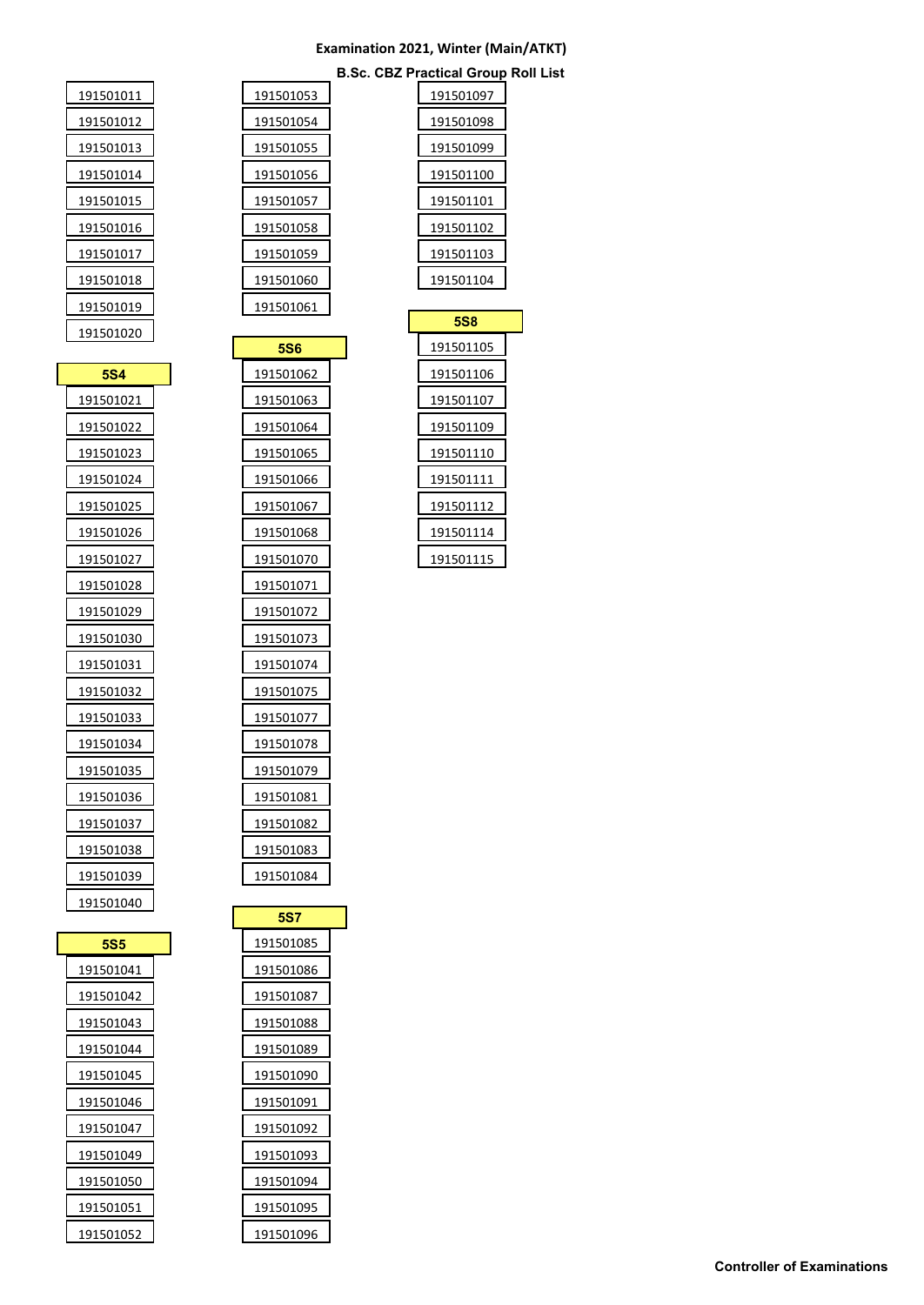| Semester -       |  |
|------------------|--|
| 1S5              |  |
| 211503003        |  |
| 211503004        |  |
| 211503005        |  |
| 211503006        |  |
| 211503007        |  |
| 211503008        |  |
| 211503009        |  |
| 211503010        |  |
| 211503011        |  |
| 211503012        |  |
| 211503013        |  |
| <u>211503014</u> |  |
| 211503015        |  |
| 211503016        |  |
| 211503017        |  |
| 211503018        |  |
| 211503019        |  |
| 211503020        |  |
| 211503021        |  |
| 211503022        |  |
|                  |  |
| 1S6              |  |
| 211503024        |  |
| 211503025        |  |
| 211503026        |  |
| 211503027        |  |
| 211503028        |  |
| 211503029        |  |
| 211503030        |  |
| 211503031        |  |
| 211503032        |  |
| 211503033        |  |
| 211503034        |  |
| 211503035        |  |
| 211503036        |  |
| 211503037        |  |
| 211503038        |  |
| 211503039        |  |
| 211503040        |  |
| 211503041        |  |
| 211503042        |  |
| 211503043        |  |

|                        | <b>B.Sc. CZBT Practical Group Roll</b> |  |
|------------------------|----------------------------------------|--|
| <b>1S7</b>             | 201503031                              |  |
| 211503044              | 201503032                              |  |
| 211503045              | 201503033                              |  |
| 211503046              | 201503034                              |  |
| 211503047              | 201503035                              |  |
|                        | 201503037                              |  |
| Semester - III         | 201503038                              |  |
| 3S10                   | 201503039                              |  |
| 201503044              | 201503040                              |  |
| 201503045              | 201503041                              |  |
| 201503046              | 201503042                              |  |
| 201503047              | 201503043                              |  |
|                        |                                        |  |
| <b>3S8</b>             | <b>Semester</b>                        |  |
| 201503001              | <b>5S10</b>                            |  |
| 201503002              | 191503023                              |  |
| 201503003              | 191503024                              |  |
| 201503004              | 191503025                              |  |
| 201503005              | 191503026                              |  |
| 201503006              | 191503027                              |  |
| 201503007              | 191503028                              |  |
| 201503008              | 191503029                              |  |
| 201503009              | 191503030                              |  |
| 201503010              | 191503031                              |  |
| 201503012              | 191503032                              |  |
| 201503013              | 191503033                              |  |
| 201503014              | 191503034                              |  |
| 201503015              | 191503035                              |  |
| 201503016<br>201503018 | 191503036                              |  |
| 201503019              | 191503037                              |  |
| 201503020              | 191503038                              |  |
| 201503021              | 191503039                              |  |
| 201503022              | 191503040                              |  |
|                        | 191503041                              |  |
| <b>3S9</b>             | 191503042                              |  |
| 201503023              | 191503043                              |  |
| 201503024              | 5S9                                    |  |
| 201503025              | 191503001                              |  |
| 201503026              | 191503002                              |  |
| 201503027              | 191503003                              |  |
| 201503028              | 191503004                              |  |
| 201503029              | 191503005                              |  |
| 201503030              | 191503006                              |  |
|                        |                                        |  |

| ctical Group Roll List |           |
|------------------------|-----------|
| 201503031              | 191503007 |
| 201503032              | 191503008 |
| 201503033              | 191503009 |
| 201503034              | 191503010 |
| 201503035              | 191503011 |
| 201503037              | 191503012 |
| 201503038              | 191503013 |
| 201503039              | 191503014 |
| 201503040              | 191503015 |
| 201503041              | 191503017 |
| 201503042              | 191503018 |
| 201503043              | 191503019 |
|                        | 191503020 |
| ›emester - V           | 191503021 |
|                        | 191503022 |
| <b>5S10</b>            |           |
| 191503023              |           |
|                        |           |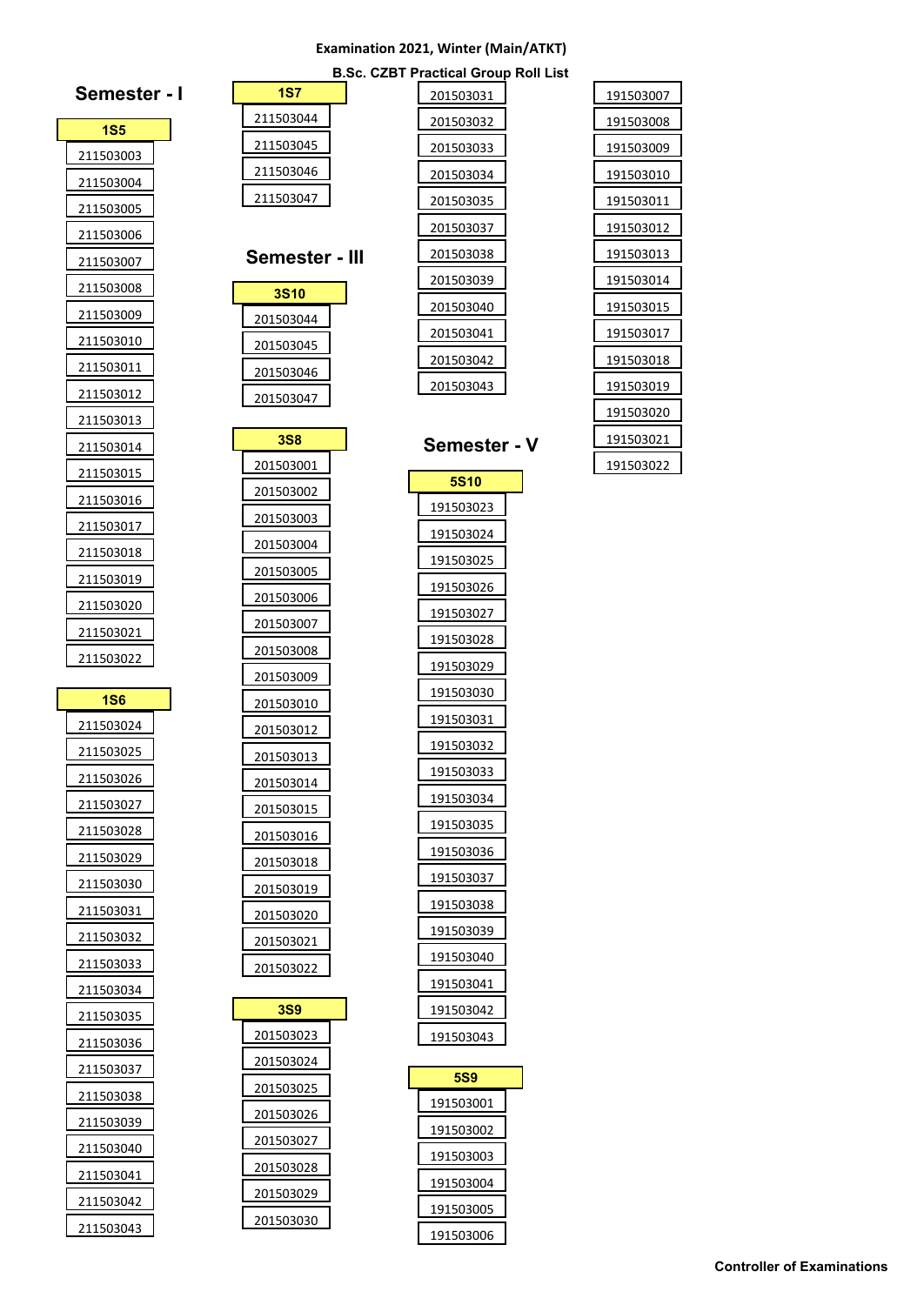### **Examination 2021, Winter (Main/ATKT) B.Sc. CZPHLT Practical Group Roll List**

# **Semester - III**

| <b>3S11</b>      |  |
|------------------|--|
| <u>201512001</u> |  |
| 201512002        |  |
| 201512003        |  |
| 201512004        |  |
| 201512005        |  |
| 201512006        |  |
| 201512007        |  |
| 201512008        |  |
| 201512009        |  |
| 201512010        |  |
| 201512011        |  |
| 201512012        |  |
| 201512013        |  |

| 5S11      |  |
|-----------|--|
| 191512001 |  |
| 191512002 |  |
| 191512003 |  |
| 191512004 |  |
| 191512005 |  |
| 191512006 |  |
| 191512007 |  |
| 191512008 |  |
| 191512009 |  |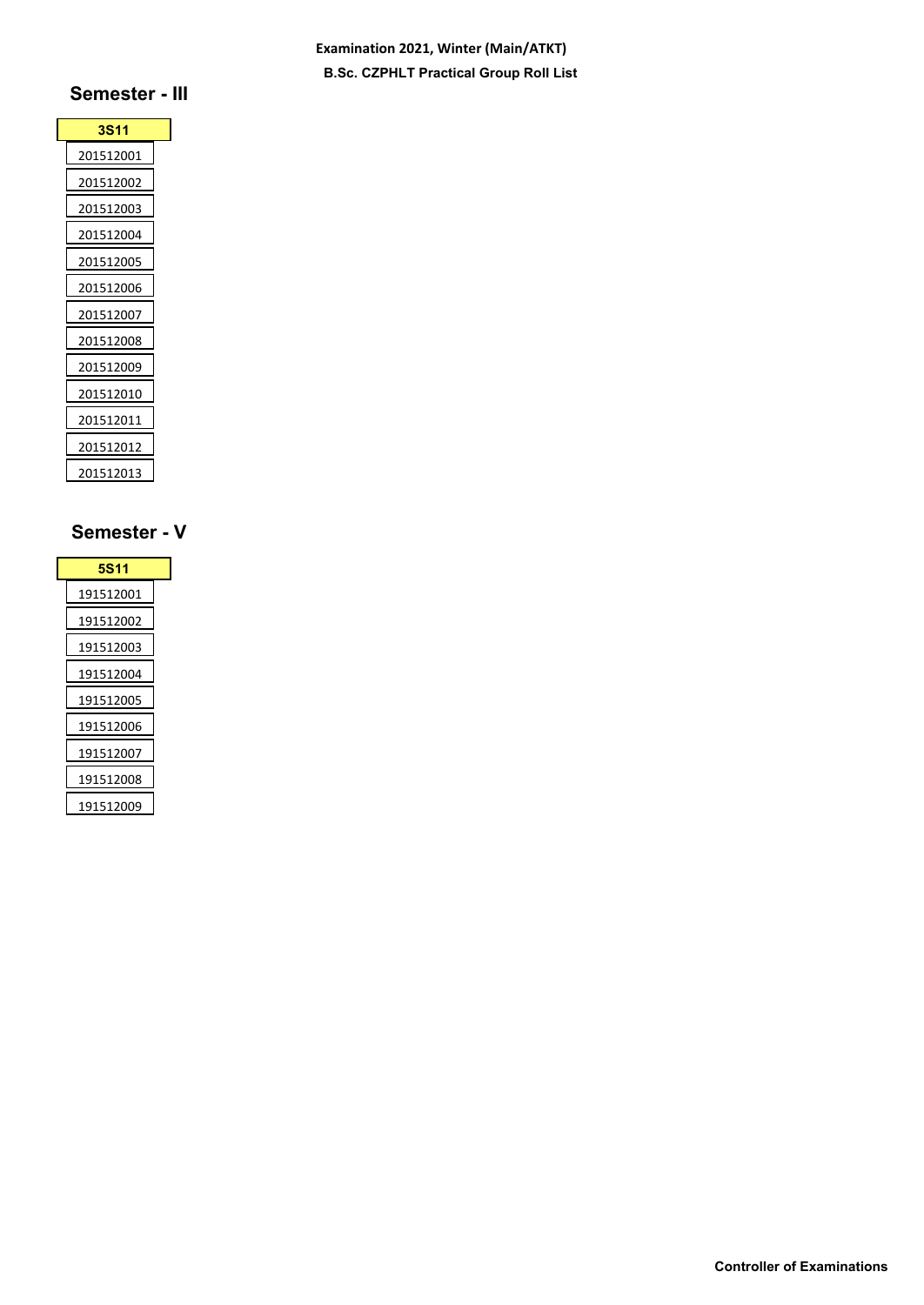| <b>B.Sc. PCM Practical Group Roll List</b> |
|--------------------------------------------|
|--------------------------------------------|

| Semester - I           | 211504009              | 201504012   |
|------------------------|------------------------|-------------|
| <b>1S10</b>            | 211504010              | 201504013   |
| 211504037              | 211504011              | 201504014   |
| 211504038              | 211504012              | 201504015   |
| 211504039              | 211504013              | <b>3S13</b> |
| 211504040              | 211504014              | 201504016   |
| 211504041              | 211504015              | 201504017   |
| 211504042              | 211504016              | 201504018   |
| 211504043              | 211504017              | 201504019   |
| 211504044              | 211504018              | 201504020   |
| 211504045              | 211504019              | 201504021   |
| 211504046              | 211504020              | 201504022   |
| 211504047              | 211504021              | 201504023   |
| 211504048              | <b>1S9</b>             | 201504024   |
| 211504049              | 211504022              | 201504025   |
| 211504050              | 211504023              | 201504026   |
| 211504051              | 211504024              | 201504028   |
| <b>1S11</b>            | 211504025              | 201504029   |
|                        | 211504026              | 201504030   |
| 211504052<br>211504053 | 211504027              | 201504031   |
| 211504054              | 211504028              |             |
|                        | 211504029              | <b>3S14</b> |
|                        |                        |             |
| 211504055              | 211504030              | 201504032   |
| 211504056              | 211504031              | 201504033   |
| 211504057              | 211504032              | 201504034   |
| 211504058              | 211504033              | 201504035   |
| 211504059              | 211504034              | 201504036   |
| 211504060              | 211504035              | 201504037   |
| 211504061              | 211504036              | 201504038   |
| 211504063              |                        | 201504039   |
| 211504064              |                        | 201504040   |
| 211504065              | Semester - III         | 201504041   |
| 211504066<br>211504067 | <b>3S12</b>            | 201504042   |
|                        | 191504006              | 201504043   |
| <b>1S12</b>            | 201504001              | 201504044   |
| 211504068              | 201504002              | 201504045   |
| 211504069              | 201504003              | 201504046   |
| 211504070              | 201504004              | <b>3S15</b> |
| <b>1S7</b>             | 201504005              | 201504047   |
| 211504004              | 201504006              | 201504048   |
|                        | 201504007              | 201504049   |
| <b>1S8</b>             | 201504009              | 201504050   |
| 211504007<br>211504008 | 201504010<br>201504011 | 201504051   |

| 201504052                     |  |
|-------------------------------|--|
| 201504053                     |  |
| 201504054                     |  |
| 201504055                     |  |
| 201504056                     |  |
| 201504057                     |  |
| 201504058                     |  |
| 201504059                     |  |
| 201504060                     |  |
| 201504061                     |  |
| <b>3S16</b>                   |  |
| 201504062                     |  |
| 201504063                     |  |
| 201504064                     |  |
| 201504065                     |  |
| <u>201504066</u>              |  |
| 201504067                     |  |
| 201504068                     |  |
| <u>201504069</u>              |  |
| <u>201504070</u>              |  |
| 201504071                     |  |
|                               |  |
| 201504073                     |  |
| 201504075                     |  |
| 201504076                     |  |
| 201504077                     |  |
| <u>201504078</u>              |  |
|                               |  |
| <b>3S17</b>                   |  |
| 201504079                     |  |
| <u>201504080</u><br>201504081 |  |
|                               |  |
| 201504082                     |  |
| <u>201504083</u><br>201504084 |  |
| 201504085                     |  |
| 201504086                     |  |
| 201504087                     |  |
| 201504088                     |  |
| <u>201504089</u>              |  |
| 201504090                     |  |
| 201504091                     |  |
| 201504092                     |  |
| 201504093                     |  |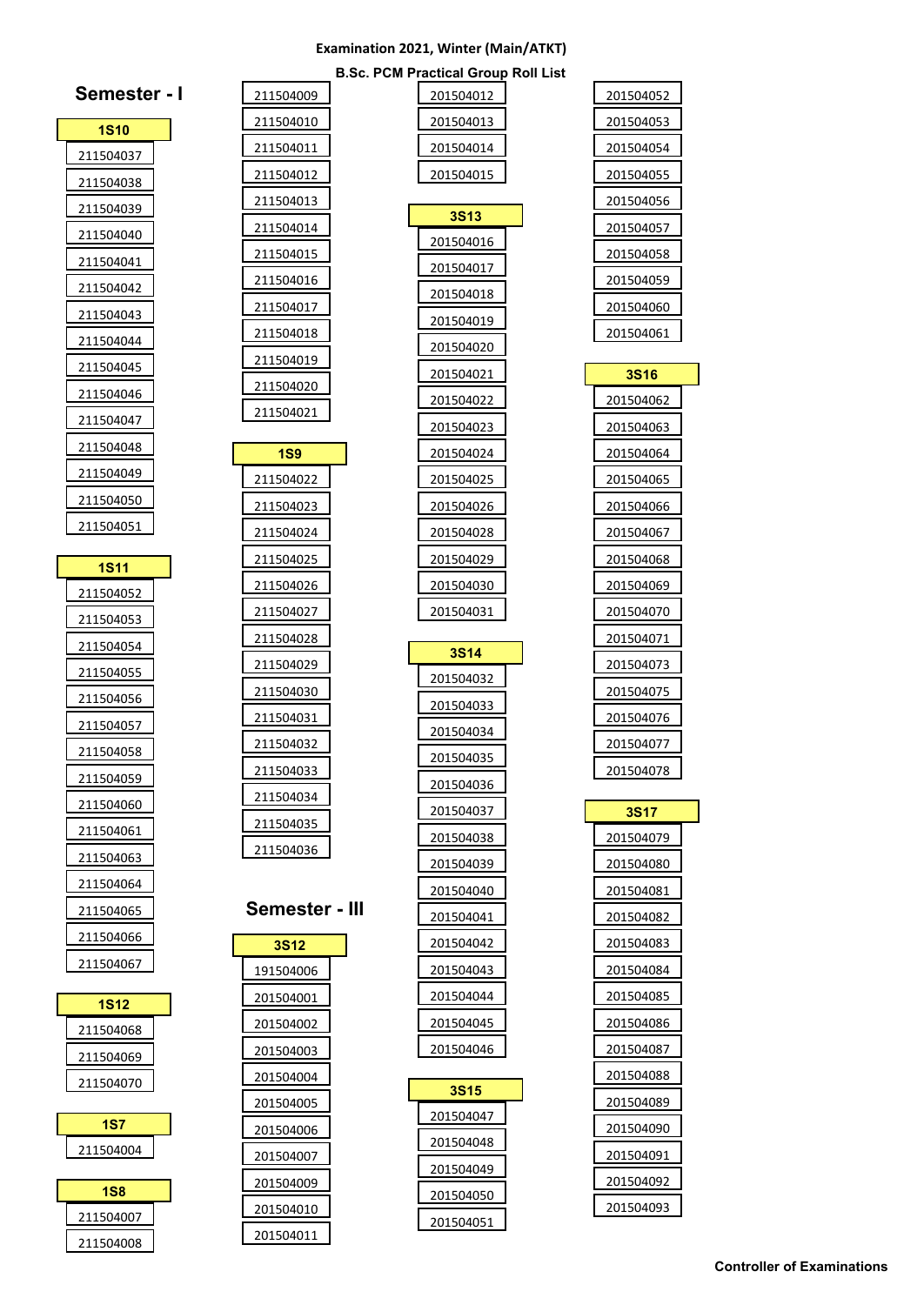|             |              | <b>B.Sc. PCM Practical Group Roll List</b> |                        |
|-------------|--------------|--------------------------------------------|------------------------|
| <b>3S18</b> | Semester - V | 191504044                                  | 191504085              |
| 201504094   | <b>5S12</b>  | 191504045                                  | 191504086              |
| 201504096   | 191504001    | 191504046                                  | 191504087              |
| 201504097   | 191504002    | 191504047                                  | 191504088              |
| 201504098   | 191504003    | 191504048                                  | 191504089              |
| 201504099   | 191504004    | 191504049                                  | 191504090              |
| 201504100   | 191504005    |                                            | 191504091              |
| 201504101   | 191504007    | <b>5S15</b><br>191504050                   | 191504092              |
| 201504102   | 191504008    |                                            | 191504094              |
| 201504103   | 191504009    | 191504051<br>191504052                     | 191504095              |
| 201504104   | 191504010    | 191504053                                  | 191504096              |
| 201504105   | 191504011    | 191504054                                  | 191504097              |
| 201504106   | 191504012    |                                            | <b>5S18</b>            |
| 201504107   | 191504013    | 191504055<br>191504056                     | 191504098              |
| 201504108   | 191504014    |                                            |                        |
| 201504109   | 191504016    | 191504057<br>191504059                     | 191504099              |
| <b>3S19</b> | 191504017    | 191504060                                  | 191504100<br>191504101 |
| 201504110   |              | 191504061                                  | 191504102              |
| 201504112   | <b>5S13</b>  | 191504062                                  | 191504103              |
| 201504113   | 191504018    | 191504063                                  |                        |
| 201504114   | 191504019    | 191504065                                  | 191504104              |
| 201504115   | 191504020    | 191504066                                  | 191504105              |
| 201504116   | 191504021    |                                            | 191504106<br>191504107 |
| 201504117   | 191504022    | <b>5S16</b>                                | 191504108              |
| 201504118   | 191504023    | 191504067                                  | 191504109              |
| 201504119   | 191504024    | 191504068                                  | 191504110              |
| 201504120   | 191504025    | 191504069                                  |                        |
| 201504121   | 191504027    | 191504070                                  | 191504111              |
| 201504122   | 191504028    | 191504071                                  | 191504112              |
| 201504123   | 191504029    | 191504072                                  | <b>5S19</b>            |
| 201504124   | 191504030    | 191504073                                  | 191504113              |
| 201504125   | 191504031    | 191504074                                  | 191504114              |
|             | 191504032    | 191504075                                  | 191504115              |
| <b>3S20</b> | 191504033    | 191504076                                  | 191504116              |
| 201504126   | <b>5S14</b>  | 191504077                                  | 191504117              |
| 201504127   | 191504034    | 191504078                                  | 191504118              |
| 201504128   | 191504036    | 191504079                                  | 191504119              |
| 201504129   | 191504037    | 191504080                                  | 191504120              |
| 201504130   | 191504038    | 191504081                                  | 191504121              |
| 201504131   | 191504039    |                                            | 191504122              |
| 201504132   | 191504040    | <b>5S17</b>                                | 191504123              |
| 201504133   | 191504041    | 191504082                                  | 191504124              |
|             | 191504042    | 191504083                                  | 191504125              |
|             | 101501012    | 191504084                                  | 191504126              |

**Controller of Examinations**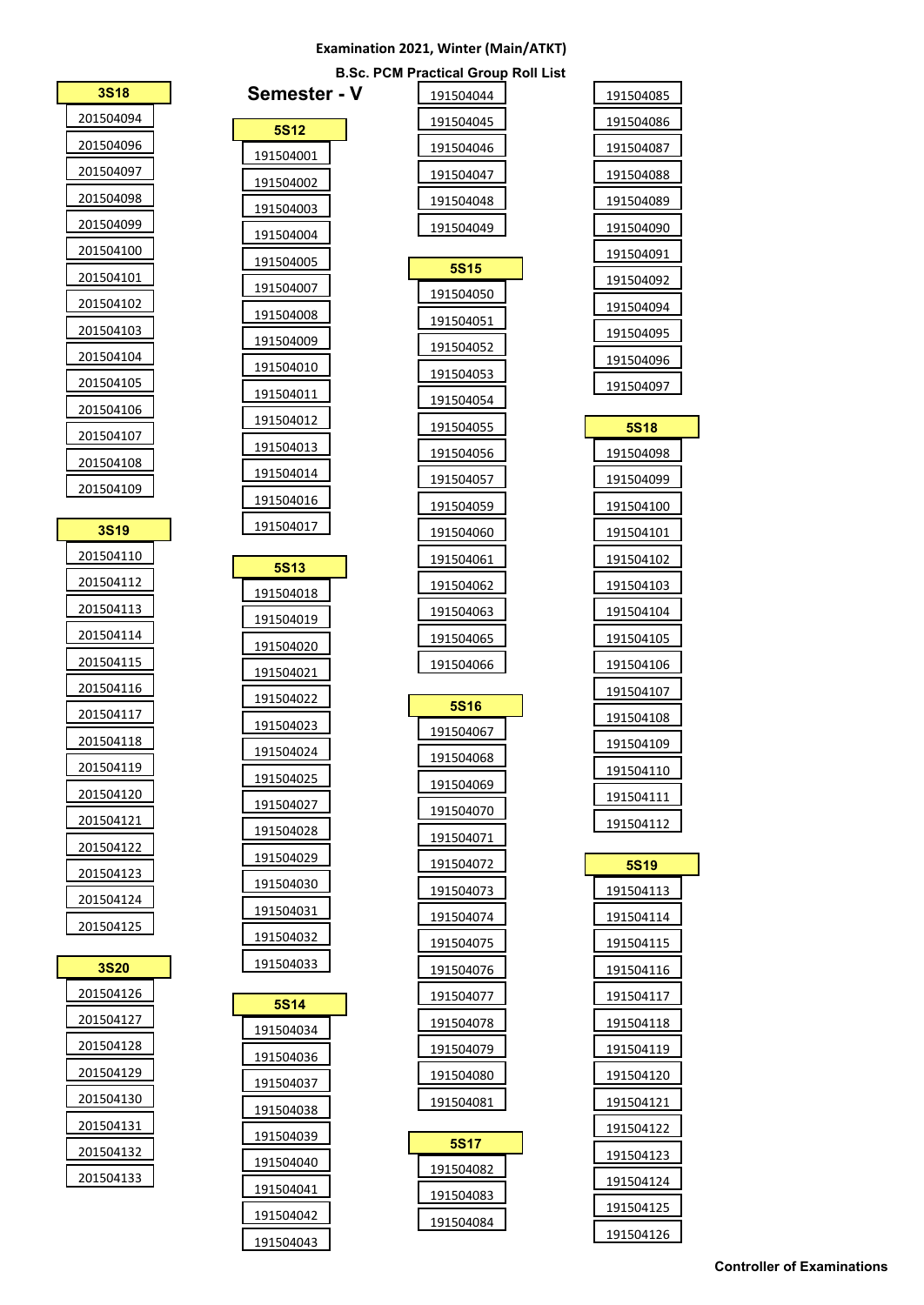### **Examination 2021, Winter (Main/ATKT) B.Sc. PCM Practical Group Roll List**

| <b>5S20</b> |  |
|-------------|--|
| 191504128   |  |
| 191504129   |  |
| 191504130   |  |
| 191504131   |  |
| 191504132   |  |
| 191504134   |  |
| 191504135   |  |
| 191504136   |  |
| 191504138   |  |
| 191504139   |  |
| 191504140   |  |
| 191504141   |  |
| 191504142   |  |
| 191504143   |  |
| 191504144   |  |

| <b>5S21</b> |  |
|-------------|--|
| 191504146   |  |
| 191504147   |  |
| 191504148   |  |
| 191504149   |  |
| 191504150   |  |
| 191504151   |  |
| 191504152   |  |
| 191504153   |  |
| 191504155   |  |
| 191504156   |  |
| 191504157   |  |
| 191504158   |  |
| 191504159   |  |
| 191504160   |  |
| 191504161   |  |

| 5S22      |  |
|-----------|--|
| 191504162 |  |
| 191504163 |  |
| 191504164 |  |
| 191504165 |  |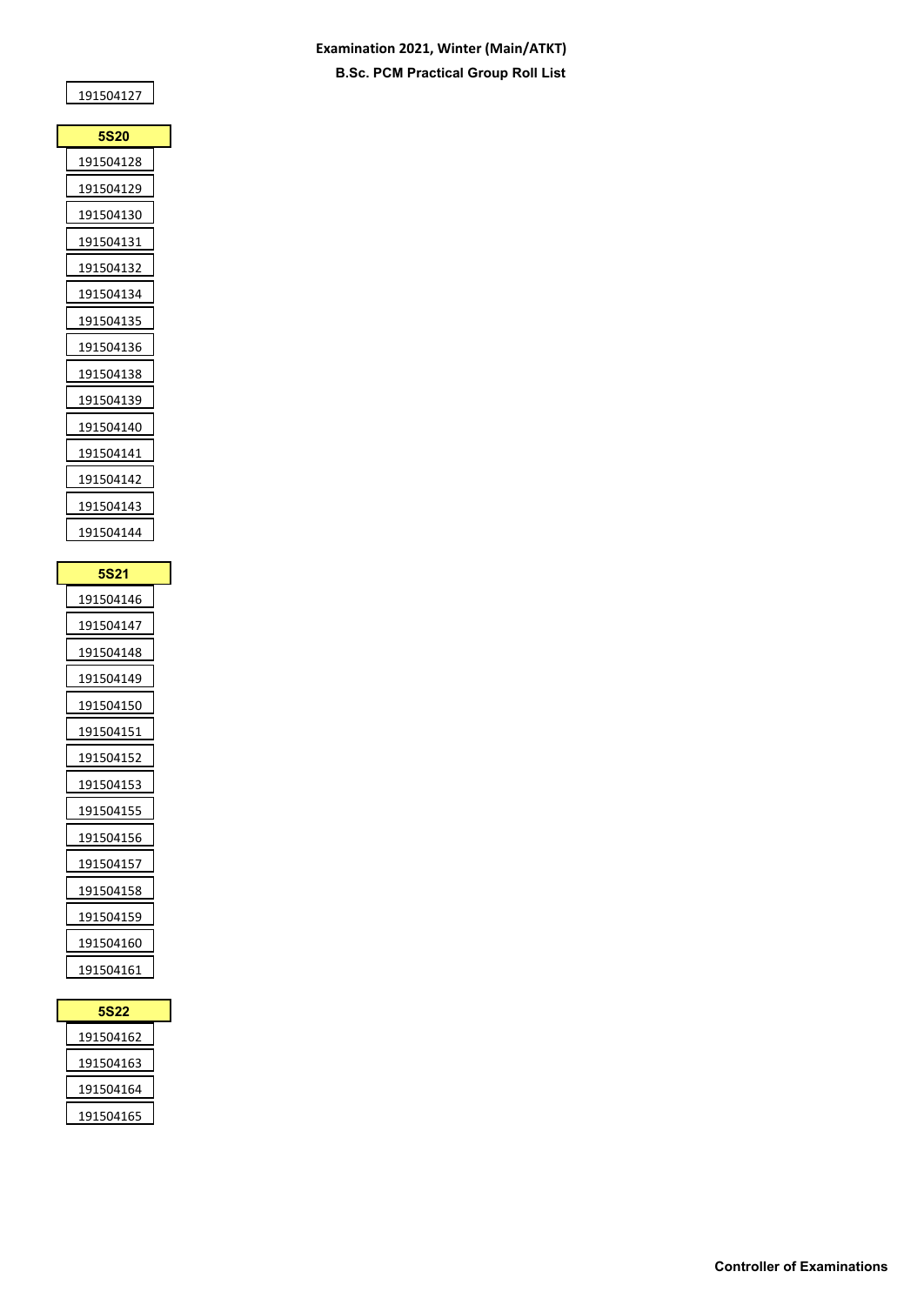**Semester - III**

**3S22**  **B.Sc. PMCS Practical Group Roll List**

| Semester -             |  |
|------------------------|--|
| <b>1S13</b>            |  |
| 211506001              |  |
| 211506004              |  |
| 211506005              |  |
| 211506006              |  |
| 211506007              |  |
| 211506008              |  |
| 211506009              |  |
| 211506010              |  |
| 211506011              |  |
| 211506012              |  |
| 211506014              |  |
| 211506015              |  |
| 211506016              |  |
| 211506017              |  |
| 211506018              |  |
|                        |  |
| 1S14                   |  |
| 211506019              |  |
| 211506020              |  |
| 211506021              |  |
| 211506022<br>211506024 |  |
| 211506025              |  |
| 211506027              |  |
|                        |  |
| 11506028               |  |
| 211506029<br>211506030 |  |
| 211506031              |  |
| 211506032              |  |
| 211506033              |  |
| 211506034              |  |
| 211506035              |  |
|                        |  |
| 1S15                   |  |
| 211506036              |  |
| 211506037              |  |
| 211506038              |  |
| 211506039              |  |
| 211506040              |  |
| 211506041              |  |
| 211506042              |  |
| 211506043              |  |
| 211506044              |  |

| 201506017        |  |
|------------------|--|
| 201506018        |  |
| 201506020        |  |
| 201506021        |  |
| 201506022        |  |
| 201506023        |  |
| 201506024        |  |
| 201506025        |  |
| 201506026        |  |
| 201506027        |  |
| 201506028        |  |
| 201506029        |  |
| 201506030        |  |
| 201506031        |  |
| 3S23             |  |
| 201506032        |  |
| 201506033        |  |
| 201506034        |  |
| 201506035        |  |
| 201506036        |  |
| 201506037        |  |
| 201506038        |  |
| 201506039        |  |
| <u>201506040</u> |  |
| 201506041        |  |
| 201506043        |  |
| 201506044        |  |
| 201506045        |  |
| 201506046        |  |
| 201506047        |  |
| <b>3S24</b>      |  |
| 201506048        |  |
| 201506049        |  |
| 201506051        |  |
| 201506052        |  |
| 201506053        |  |
| 201506054        |  |
| 201506055        |  |
| 201506056        |  |
| 201506057        |  |
| 201506058        |  |
| 201506059        |  |
| 201506060        |  |

| Semester          |  |
|-------------------|--|
| <b>5S23</b>       |  |
| 191506001         |  |
| 191506003         |  |
| 191506004         |  |
| 191506005         |  |
| 191506006         |  |
| 191506007         |  |
| 191506008         |  |
| 191506009         |  |
| 191506010         |  |
| 191506011         |  |
| <u> 191506012</u> |  |
| 191506013         |  |
| 191506014         |  |
| <u> 191506015</u> |  |
| 191506016         |  |
|                   |  |
| 5S24              |  |
| 191506017         |  |
| 191506018         |  |
| 191506019         |  |
| 191506020         |  |
| 191506021         |  |
| 191506022         |  |
| 191506023         |  |
| 191506024         |  |
| 191506025         |  |
| 191506026         |  |
| 191506027         |  |
| 191506028         |  |
| 191506029         |  |
| <u> 191506030</u> |  |
| 191506031         |  |
| 5S25              |  |
| 191506032         |  |
| 191506033         |  |
| 191506034         |  |
| 191506035         |  |
| 191506036         |  |
| 191506037         |  |

 $\mathbf{V}$ 

| <b>5S25</b> |  |
|-------------|--|
| 191506032   |  |
| 191506033   |  |
| 191506034   |  |
| 191506035   |  |
| 191506036   |  |
| 191506037   |  |
| 191506038   |  |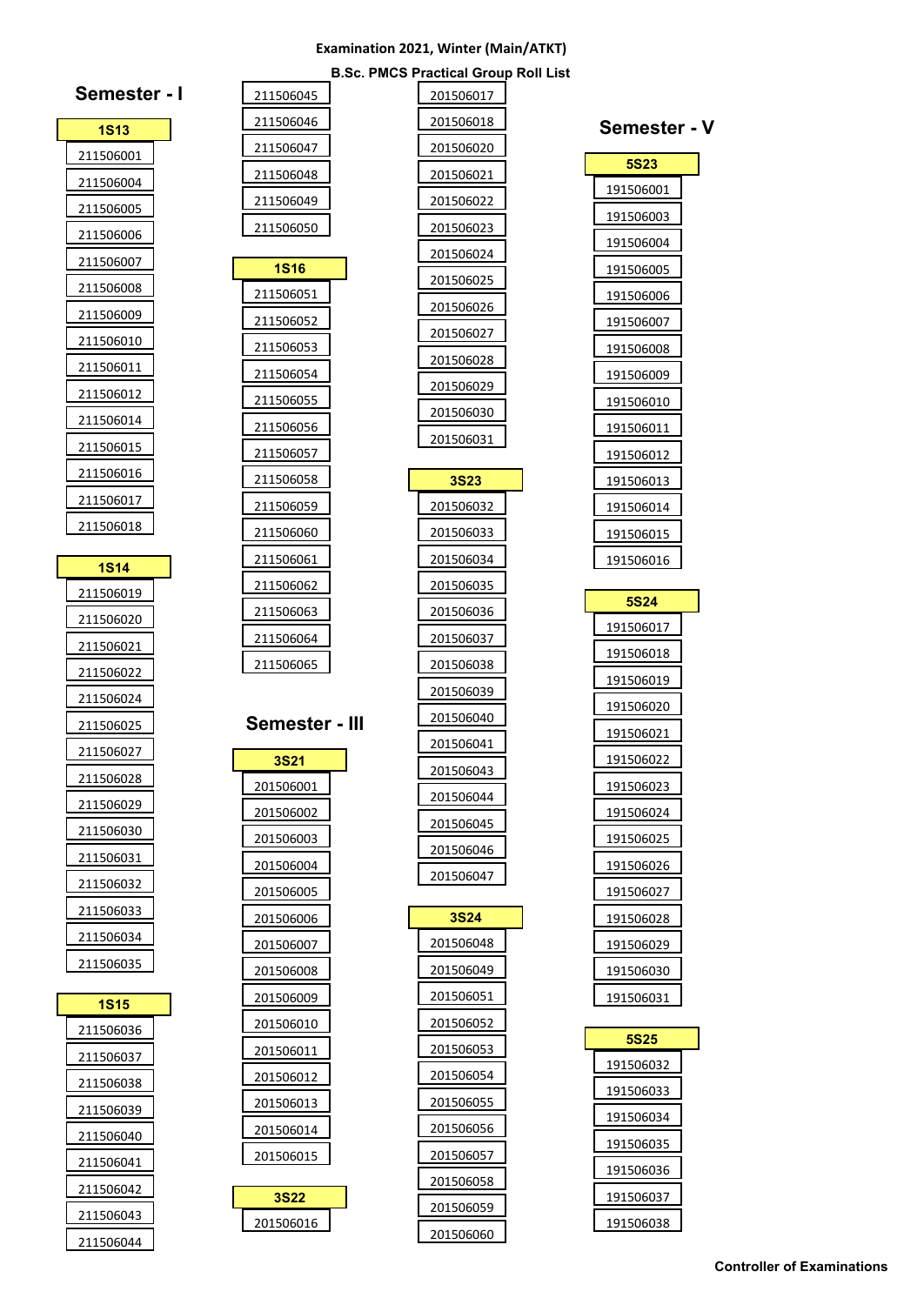### **Examination 2021, Winter (Main/ATKT) B.Sc. PMCS Practical Group Roll List**

| 191506039<br>191506040 |
|------------------------|
|                        |
|                        |
| 191506041              |
| 191506042              |
| 191506043              |
| 191506044              |
| 191506045              |
| 191506046              |

| 5S26      |
|-----------|
| 191506047 |
| 191506048 |
| 191506049 |
| 191506051 |
| 191506052 |
| 191506053 |
| 191506054 |
| 191506055 |
| 191506056 |